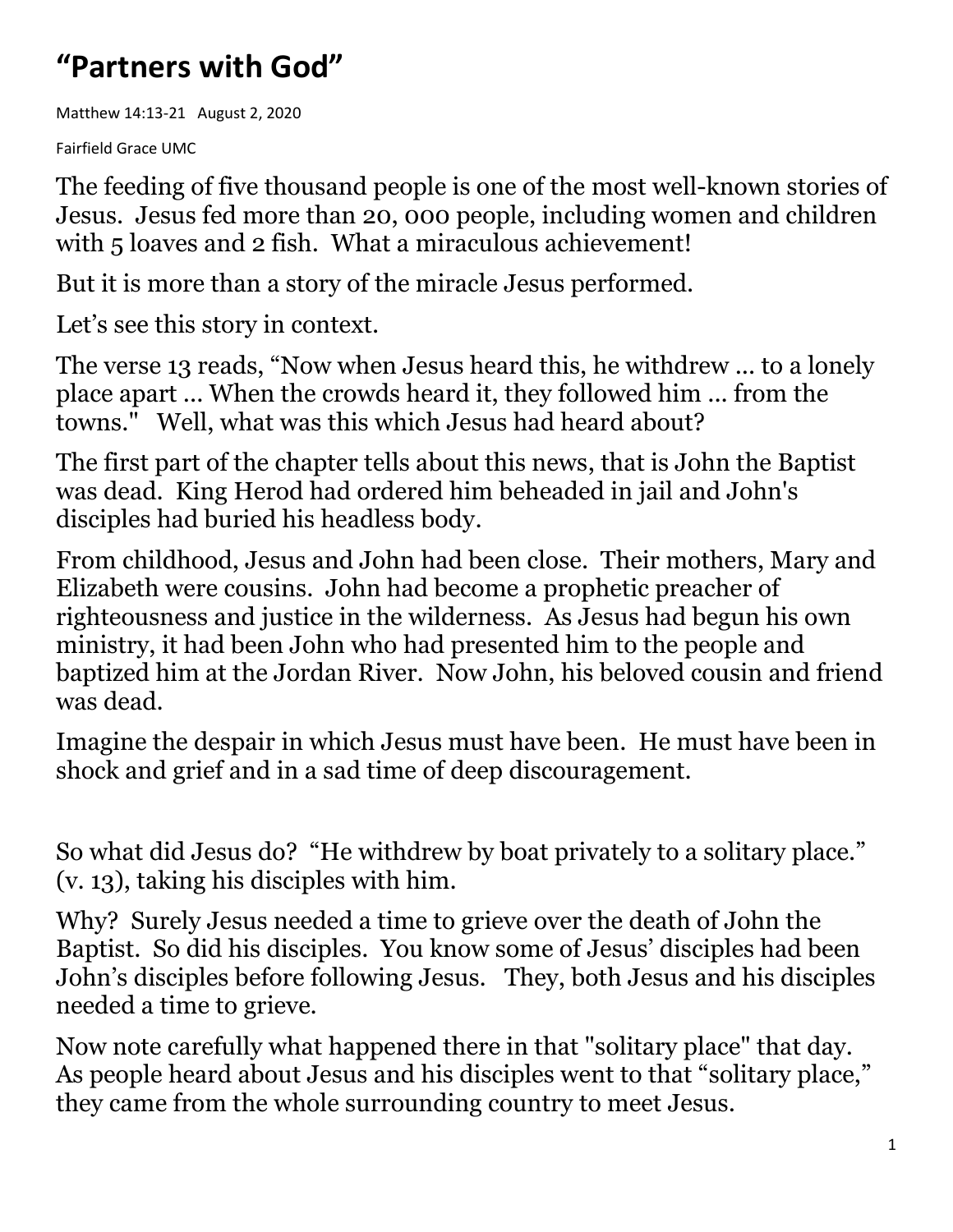Jesus saw a great crowd; and he had compassion for them and cured their sick.

When it was evening, the disciples came to him and said, "This is a deserted place, and the hour is now late; send the crowds away so that they may go into the villages and buy food for themselves." Responding to the disciples' concern for the multitude, Jesus said to them, "They do not need to go away. You give them something to eat." But they were unable to do this, saying, "We have only five loaves and two fish." Paraphrasing this conversation, Jesus said to his disciples, "You feed the people" and they replied, "We don't have what it takes."

Jesus saw this occasion as a teaching opportunity. He did not let the opportunity go. He often taught in parables, telling stories. But this time he was about to teach through a parable of a different kind, a parable of action.

So he asked them, "bring those loaves and fish to me." "Bring them to me." They brought the loaves and the fish and Jesus blessed them. And what next? He gave them back to his disciples! He handed them right back to the disciples who brought them, saying: Now, you give these to the people.

They did so as they were instructed. And guess what. All the people, including women and children were fed well.

The disciples must have been utterly amazed at what happened there. "What has happened here?" "Wow. Wow. I cannot believe this!" "What is the meaning of this?" they must have said to one another. "What we thought we could not do has been done. The people we could not feed have been fed. The Master did it miraculously." The disciples saw and experienced Jesus' power, his power to make the impossible possible. A sense of excitement and hope arose in their midst.

Yes, Jesus did not feed them with five loaves and two fish just to show how powerful and how able he is. He fed them to offer his disciples a sense of hope and encouragement and also to let them know, "We are partners. We can do it together. It is not my solo work. You and I did it together."

Remember, that it was the disciples who brought to Jesus five loaves and two fish. Jesus did not feed the crowd; Jesus handed five loaves and two fish to his disciples. It was from their hands those people received their dinner meal that day.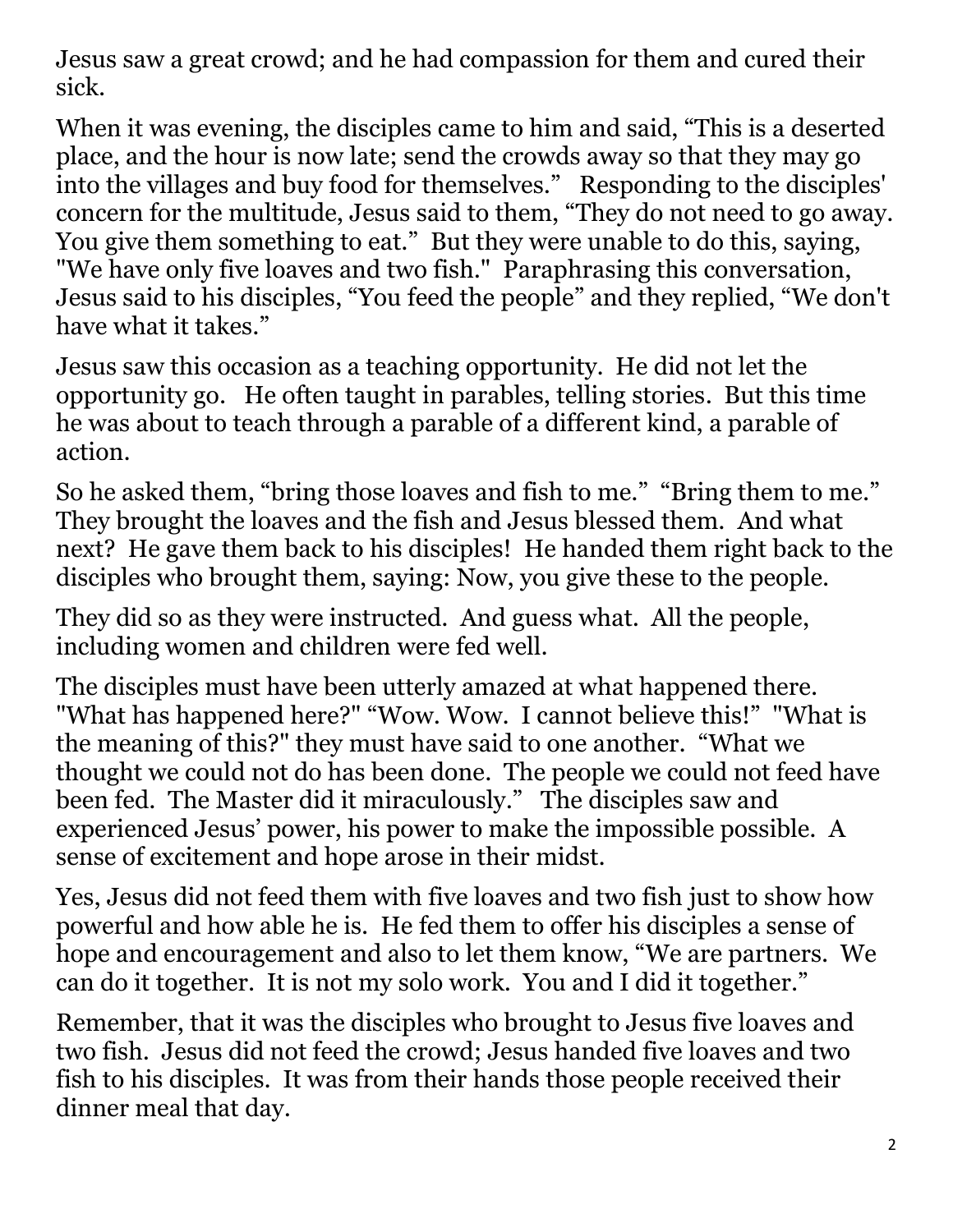Who are we?

The Apostle Paul is right when he writes of God's people "as workers together with him." (2 Corinthians 6:1) We are partners with God.

Historically, God has always worked with people, and through people, to get things done in the world. Surely we believe God could get his work done without involving his people in his work, but God rarely does.

A country preacher came upon a member of his parish working in his newlymade garden alongside the road. With an air of great piousness, the preacher said, "Brother William, you ought to be very grateful to God for all the beautiful tomatoes and potatoes and beans the Lord will give you in your garden this year." Glancing up and down along neat rows of planted vegetables, Brother William slowly replied, "Yes, Pastor, I suppose so, but, you know, you really should have seen this patch of ground last year when the Lord had it all by himself.

The plain fact is that wherever God has done things in the world, somebody has been there helping God do them. The Bible tells clearly how God has taken his people into partnership with Him.

When God wanted to spare a few people who were righteous, God called the man Noah and said, "PREPARE an ark."

When God wanted to begin saving the human family, God said to the man Abraham, "GET OUT of your own country and immigrate to a land that I will show you."

When God wanted to get his slave people out of Egypt, God stopped the man Moses in front of the burning bush and said to him, "GO DOWN and lead my people out."

When God wanted to construct a temple in Jerusalem, he spoke to the man, Solomon, saying, "BUILD me a house."

When God wanted to strengthen and encourage his people in Babylonian exile, he called the man Ezekiel, and said, "SPEAK to this people."

When God wanted to share the good news of Jesus Christ, he commanded his disciples to "GO and MAKE disciples of all nations, baptizing them in the name of the Father and of the Son and of the Holy Spirit."